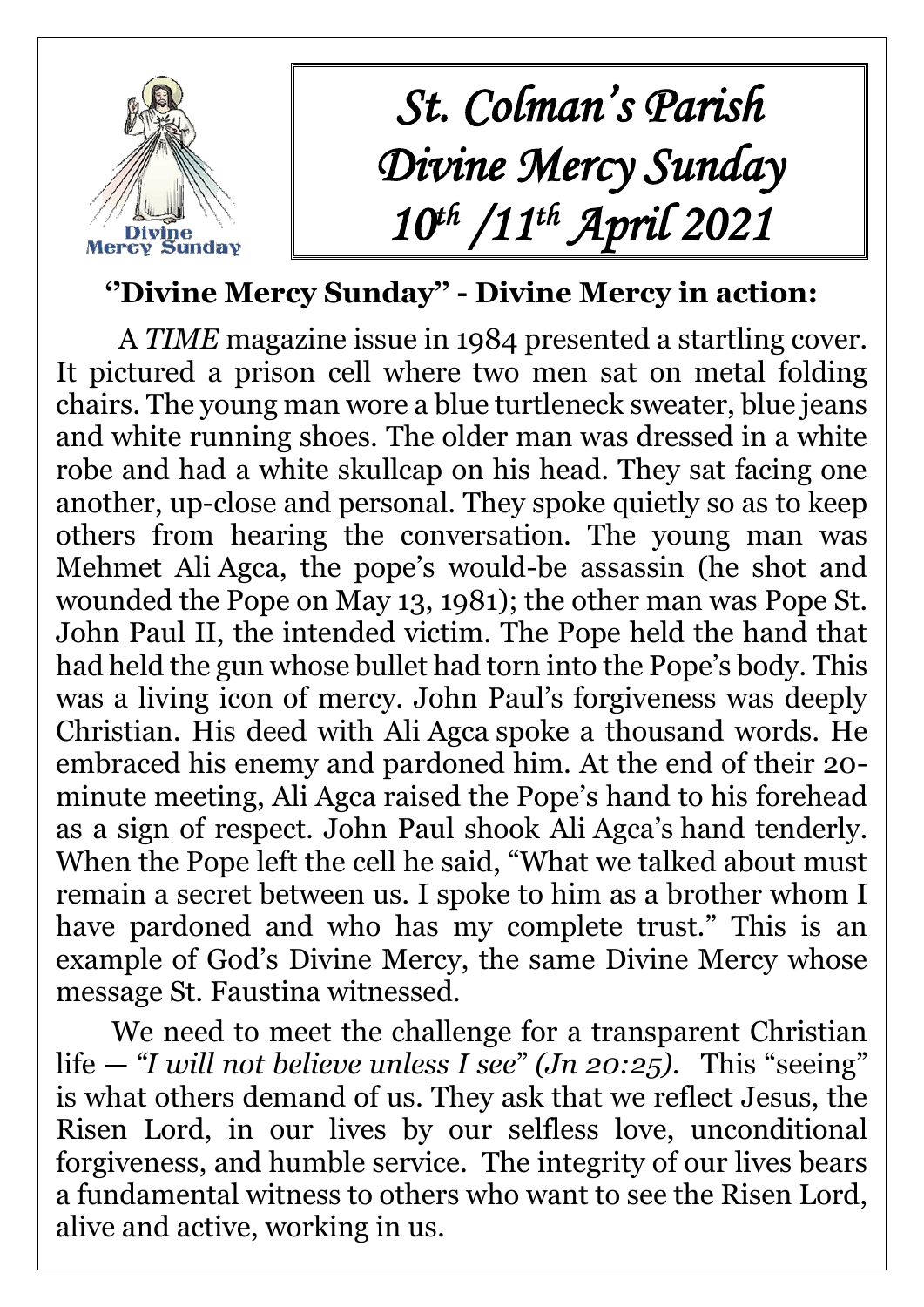#### **Fr. Danny Broderick (087) 9061255 Parish Residence:** 18 Ballyoughtragh Heights, Milltown **Rev. Conor Bradley (087) 3664057 Parish Office: Tues.** & **Thurs** 9:30-12:30 **066-9767312 Office closed at present**

Email: [milltown@dioceseofkerry.ie](mailto:milltown@dioceseofkerry.ie)

Website: www.milltownlistryparish.com

**Safeguarding Children: Contact No (087) 6362780**

**Recent Deaths:** Please pray for **Noel O' Mahony**, Kilderry  **Patrick (Patsy) Butler,** Ballymalis

*Masses & Intentions -All Masses will celebrated be online*

| Mon April $12th$             |          |                       | No Mass                                             |
|------------------------------|----------|-----------------------|-----------------------------------------------------|
| Tues April 13th              | Listry   | $7:00$ p.m.           |                                                     |
| Wed. April 14 <sup>th</sup>  | Milltown | $9:00$ a.m.           |                                                     |
| Thurs April 15 <sup>th</sup> |          |                       | No Mass                                             |
| April $16th$<br>Fri.         |          | Milltown $ 7:00$ p.m. |                                                     |
| April $17th$<br>Sat.         | Listry   | $6:00$ p.m.           | Mary & Charlie Tangney<br>Rockfield                 |
| April $18th$<br>Sun.         | Milltown | $11:15$ a.m.          | John Joe Hanafin<br>and all deceased family members |
|                              |          |                       | Corpus Christi                                      |

### **Reminder**

#### **All Masses will be celebrated without a congregation due to Covid-19 Government Restrictions**

Mass is broadcast on 106fm and all Weekend Masses will be streamed online via [www.milltownlistryparish.com](http://www.milltownlistryparish.com/)

- Log into [www.milltownlistryparish.com](http://www.milltownlistryparish.com/)
- Click on Milltown & Listry Parish
- Scroll down the page to where it says Live Streams
- Click Church of the Sacred Heart for Mass in Milltown
- Click on ► to play
- Click Church of the Immaculate Conception for Mass in Listry
- Click on  $\blacktriangleright$  to play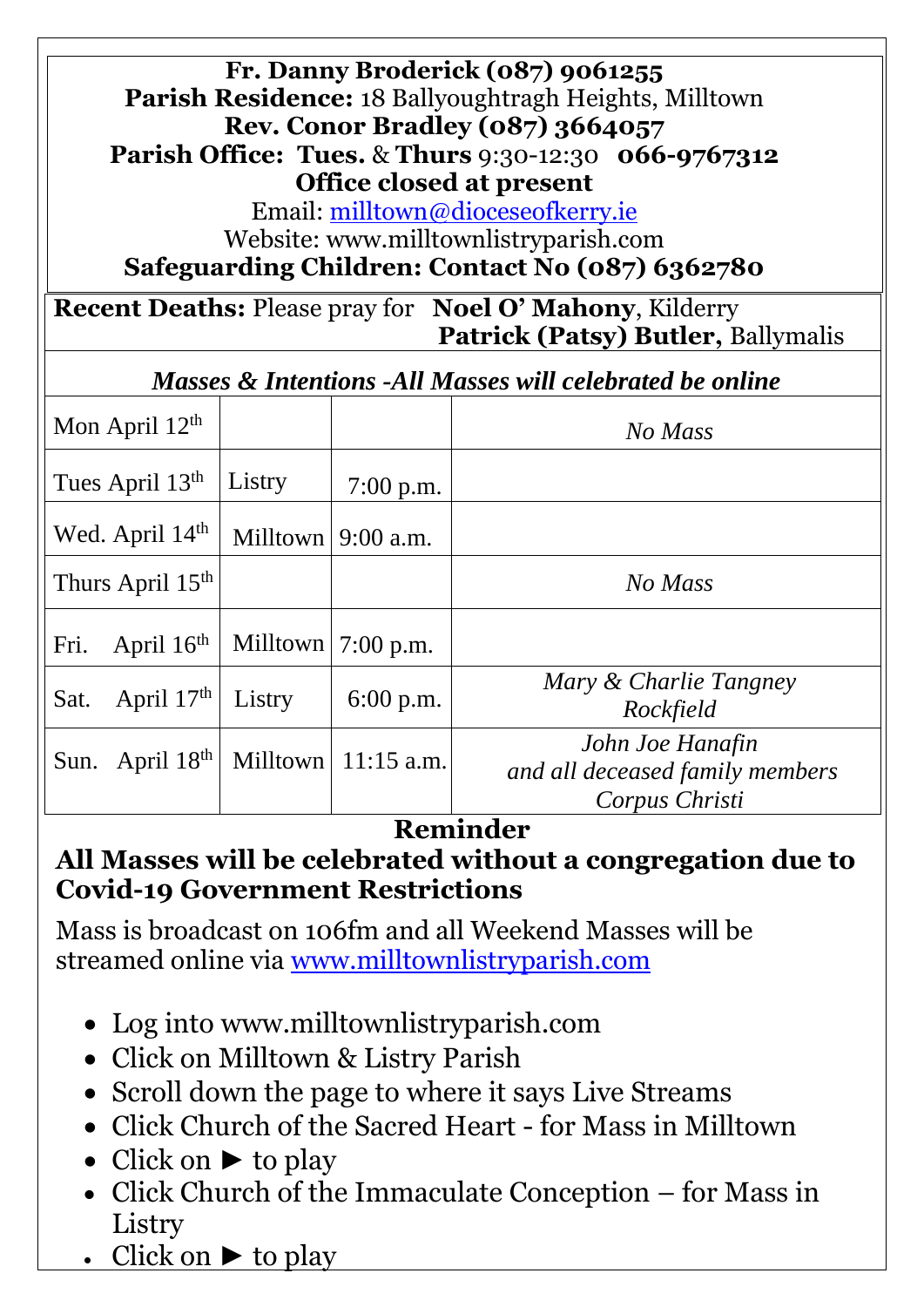**Divine Mercy Sunday:** A day of thanksgiving for the goodness God has shown to man in the Whole Easter Mystery' (St John Paul II) will be celebrated on Sunday 11th April at 3pm, with Rosary to Our Lady of Mercy at 2:40pm. Via the Killarney Cathedral webcam [www.churchservices.tv/killarneycathedral.](http://www.churchservices.tv/killarneycathedral)

# **Trócaire Lenten Campaign 2021**

Every year Trócaire asks for your help during Lent to fund lifesaving programmes. It is an opportunity to assist people in dire need in different parts of the world. Thank you for your ongoing generosity and continued support.

- 1. Envelopes marked Trócaire can be handed in by way of the Parish Office letter box
- 2. Online at [www.trocaire.org](http://www.trocaire.org/)
- 3. By phone 1850 408408

**ALONE:** manage a national support line and additional supports for older people who have concerns or are facing difficulties relating to COVID-19. Professional staff are available to answer queries and give advice and reassurance. The support line is open seven days a week, 8am - 8pm, by calling 0818 222 024.

**MABS** runs a Helpline (0761 07 2000, Monday to Friday, 9am to 8pm) and operates from over [60 locations](https://www.mabs.ie/en/contact/) nationwide. In Kerry, we can be contacted on mobile (087) 4101355 or email [kerry@mabs.ie.](mailto:kerry@mabs.ie)

**Parish Envelopes:** The Easter Offerings, Parish Envelopes or Intentions can be dropped into the Post Box next to the Parish Office or to Fr. Danny's residence at 18 Ballyoughtragh Heights, Milltown. Thank you for your continuing support.

## **Our churches are sanitised daily**

- Please sanitise your hands on entering and leaving the church
- Keep a safe distance from others who may be in the church
- Wear a mask whilst in the church

**The Parish Office:** will remain closed whilst we are at Level 5. We will continue to work behind closed doors, so please feel free to contact the office during opening hours. Tues & Thurs 9:30a.m. - 12.30p.m.